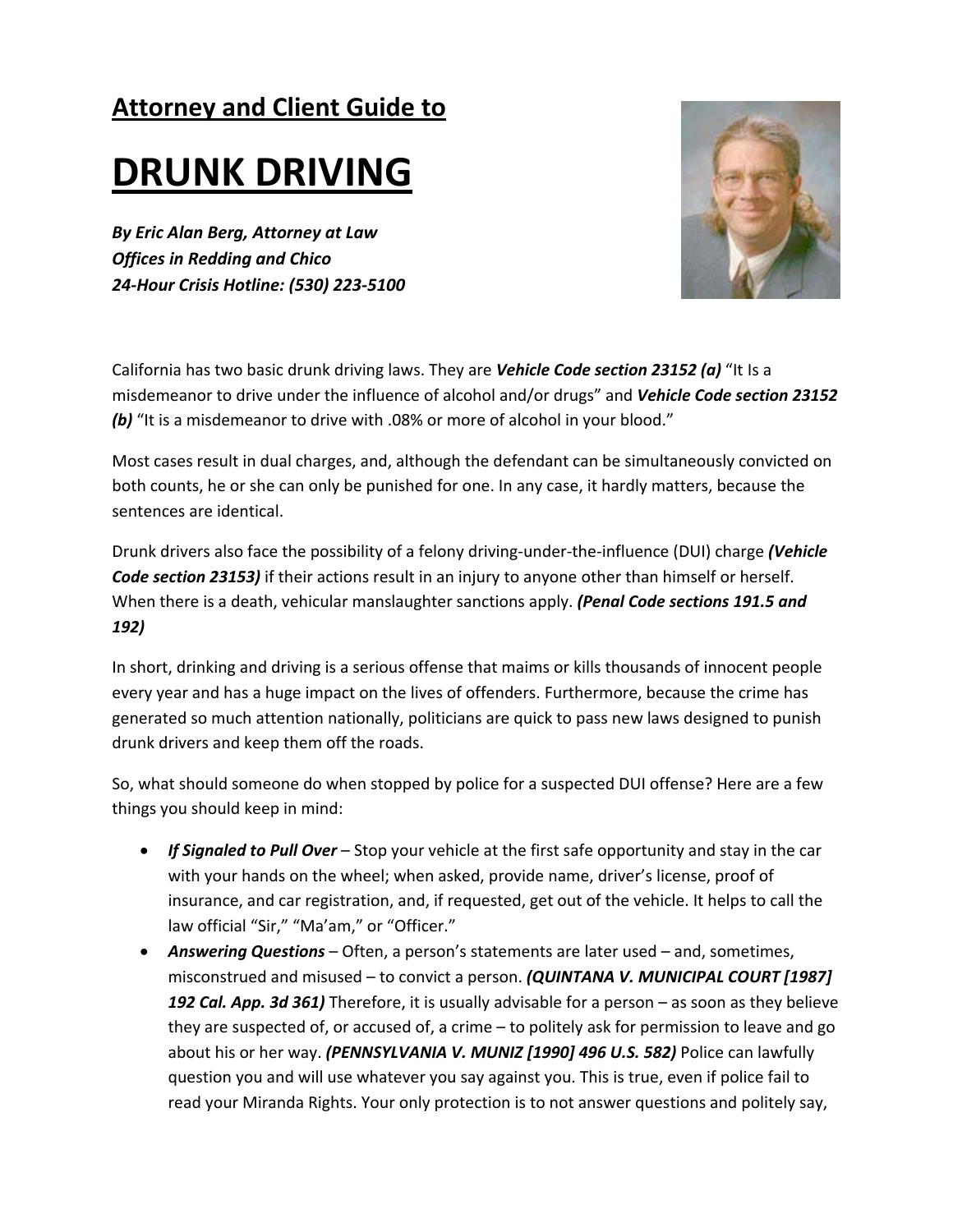"If I am under arrest, I request a lawyer and will only take a blood test. If I am not under arrest, I would like to leave now." Say nothing else.

- *Miranda Rights* If placed under arrest, a suspect must be told that he or she has the right to remain silent, that anything they say can and will be used against them, that they have the right to an attorney, and that if he or she cannot afford one, the court will appoint one to represent them. If the arrested person is not told about these rights, or the suspect does not agree to voluntarily give them up, then, any statements made by him or by her may not be admissible as evidence at trial. *(MIRANDA V. ARIZONA [1966] 384 U.S. 436)*
- *Chemical Tests* If a suspected drunk driver refuses to take a breath, blood, or urine test, he or she will lose his or her license for at least a year. *(Vehicle Code sections 13558 (c), 13353, and 23157)* Furthermore, he or she will probably still be charged with DUI and will be exposed to substantially greater time in jail if convicted. *(Vehicle Code section 23159)* However, refusal to take a chemical test does make it much more difficult to prove the person was driving drunk.
- *Testing for Drugs* Usually the police will not screen for illegal or prescription drugs unless their other tests reveal no alcohol. But, if they observe something that indicates drugs were involved, they may test blood or urine samples. *(PEOPLE V. GORAK [1997] 196 Cal. App. 3d 1032)*
- *Automatic License Suspension* Upon arrest for drunk driving, the person is usually told that if the blood‐alcohol test shows a reading of .08% or higher, then, his or her license will be suspended for four months. *(Vehicle Code section 13353.3)* If the person has had a DUI conviction in the past seven years, the suspension is for a year. Your legal counsel should immediately request a hearing with the California Department of Motor Vehicles. If the urine or blood results show an alcohol content less than .08%, or if the fluid sample has been lost or destroyed, your attorney can argue for the DMV to set aside the suspension and for the court to dismiss the case. *(Vehicle Code section 13558)*

Breath, blood, or urine tests will largely determine the charges and possible sentence for drinking and driving. It's important that your legal counsel understand that chemical tests – particularly breathalyzer tests – are notoriously unreliable and susceptible to attack by an attorney who is knowledgeable in the science of blood‐alcohol analysis.

Common conditions that can give falsely high results include: Untreated diabetes; persons on a strict diet; long‐term smokers; alcoholics; inhaling paint, lacquer, or glue fumes; and eating various bread products.

> *‐‐ Eric Alan Berg, Attorney at Law 5000 Bechelli Lane, Suite 201, Redding, CA 96002 1050 Esplanade, Chico, CA 95926*